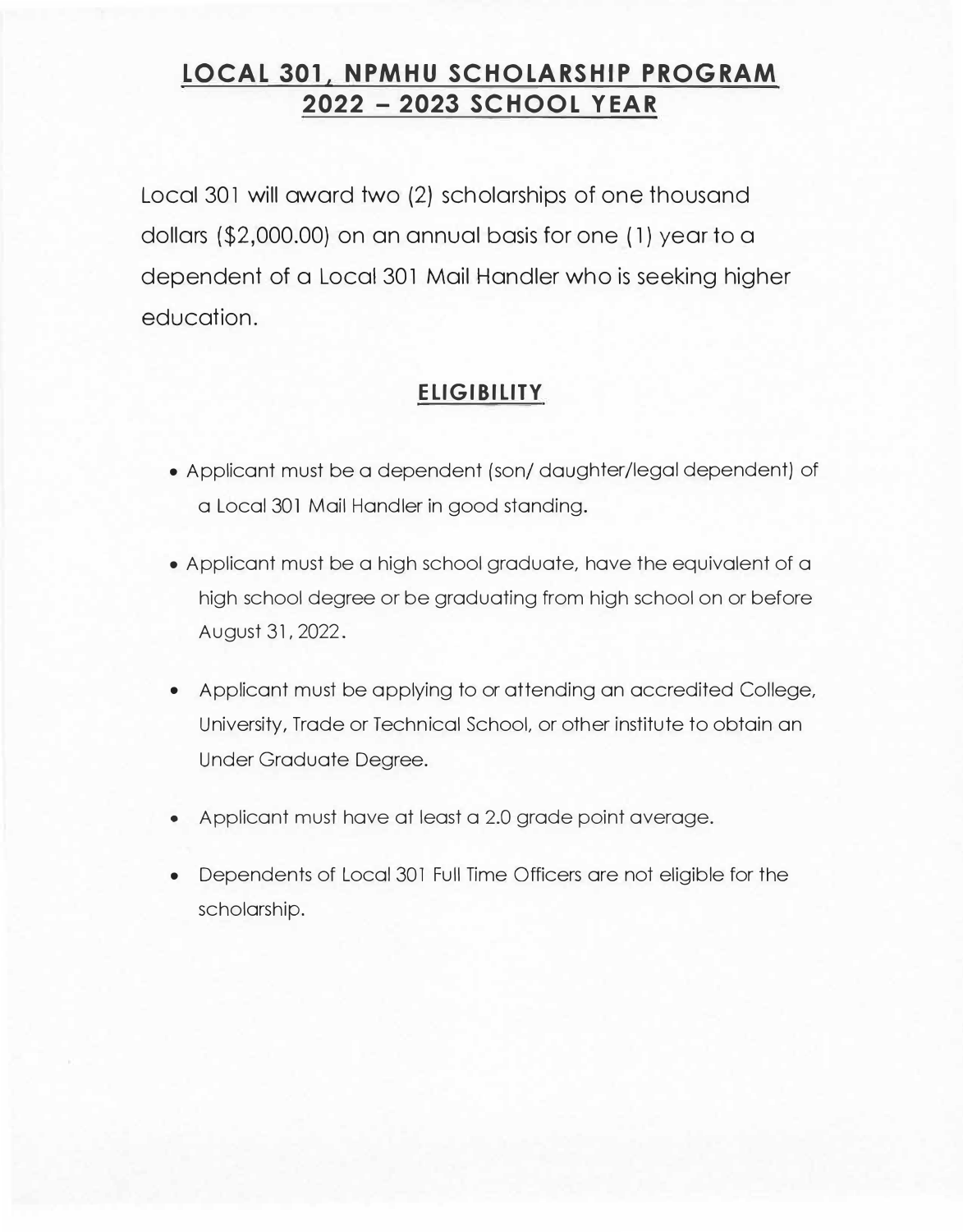# **APPLICATION PROCEDURE**

- Applicant must submit a completed scholarship application form to Local 301 Headquarters postmarked by **MAY 31, 2022.** Only one application per applicant will be accepted.
- Copy of High School transcript, G.E.D. or current College transcript must be included with the completed application.
- Completed application must be mailed to: **Local 301 NPMHU Scholarship Program 971 Worcester Street Natick, MA 01760**

## **SCHOLARSHIP SELECTION / AWARDING**

#### **• Scholarship Committee:**

Local 301 President, Chairman of Scholarship Committee appoints two additional committee members. Committee members serve on a volunteer basis.

### **• Awarding of Scholarship:**

Scholarship will be awarded by random selection of all verified applications by the Scholarship Committee. Selection of winner will be no later than June 24, 2022.

#### **• Payment of Scholarship Money:**

Scholarship money will be paid directly to scholarship recipient upon verification of acceptance to an accredited College, University, Trade or Technical School.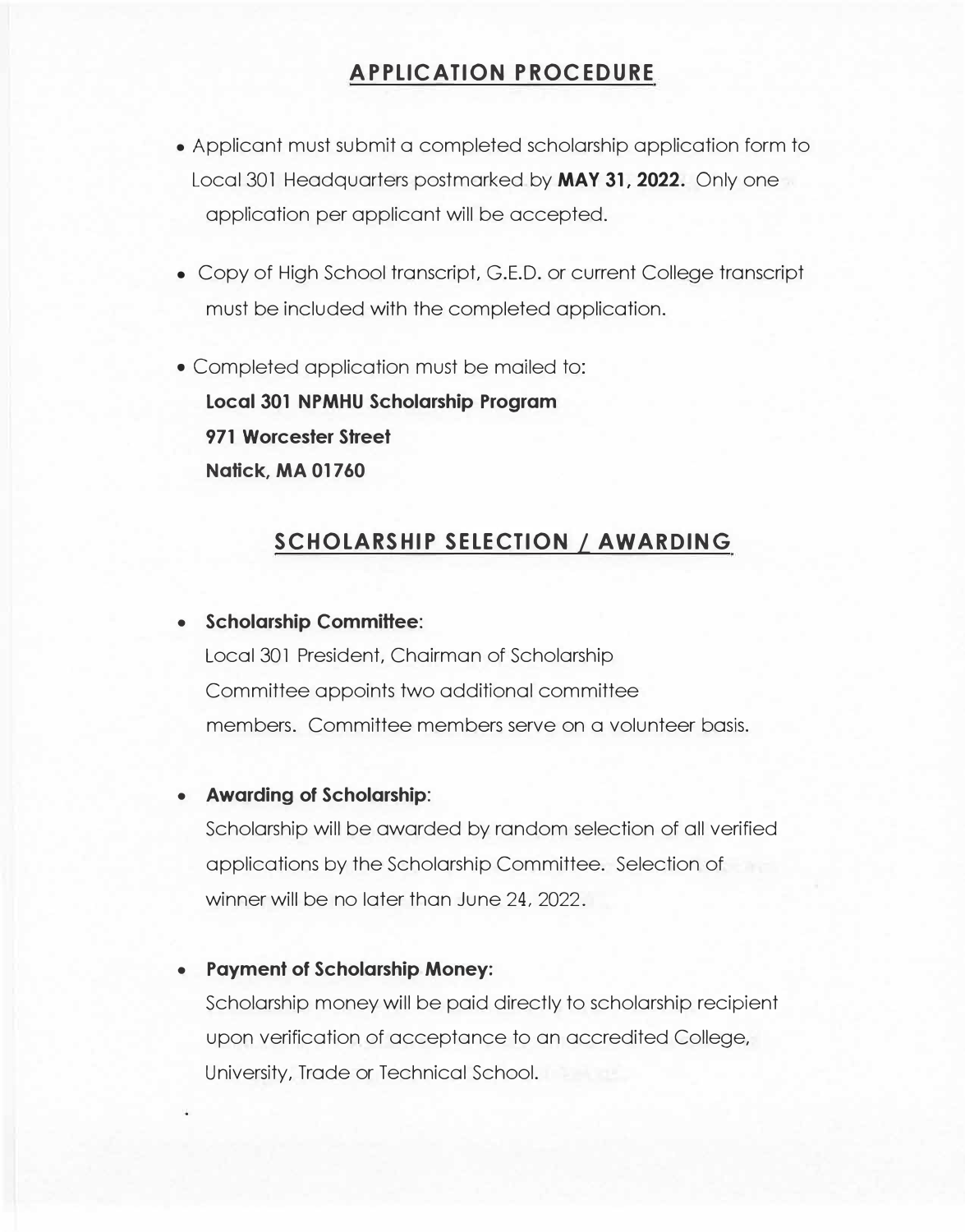# **LOCAL 301, NPMHU SCHOLARSHIP PROGRAM APPLICATION 2022 - 2023 SCHOOL YEAR**

### **GENERAL INFORMATION**

| NAME:                                                                                | LAST   | <b>FIRST</b>                                        | <b>MIDDLE</b> |     |
|--------------------------------------------------------------------------------------|--------|-----------------------------------------------------|---------------|-----|
|                                                                                      |        |                                                     |               |     |
|                                                                                      | STREET |                                                     |               |     |
|                                                                                      |        |                                                     | CITY STATE    | ZIP |
|                                                                                      |        |                                                     |               |     |
|                                                                                      |        |                                                     |               |     |
| <b>LOCAL 301 MEMBER INFORMATION</b>                                                  |        |                                                     |               |     |
| NAME OF LOCAL 301 MEMBER RELATED TO APPLICANT: _________________________________     |        |                                                     |               |     |
|                                                                                      |        |                                                     |               |     |
| <b>LOCAL 301 MEMBER FACILITY:</b><br>the control of the second control of the second |        |                                                     |               |     |
|                                                                                      |        |                                                     |               |     |
| LOCAL 301 MEMBER EMPLOYEE IDENTIFICATION NUMBER:                                     |        |                                                     |               |     |
|                                                                                      |        |                                                     |               |     |
| <b>ACADEMIC INFORMATION</b>                                                          |        |                                                     |               |     |
|                                                                                      |        | NAME AND ADDRESS OF HIGH SCHOOL/ COLLEGE ATTENDING: |               |     |
|                                                                                      |        |                                                     |               |     |
|                                                                                      |        |                                                     |               |     |

CUMULATIVE GRADE POINT AVERAGE (GPA):

COLLEGE, UNIVERSITY, TRADE OR TECHNICAL SCHOOL APPLIED TO: